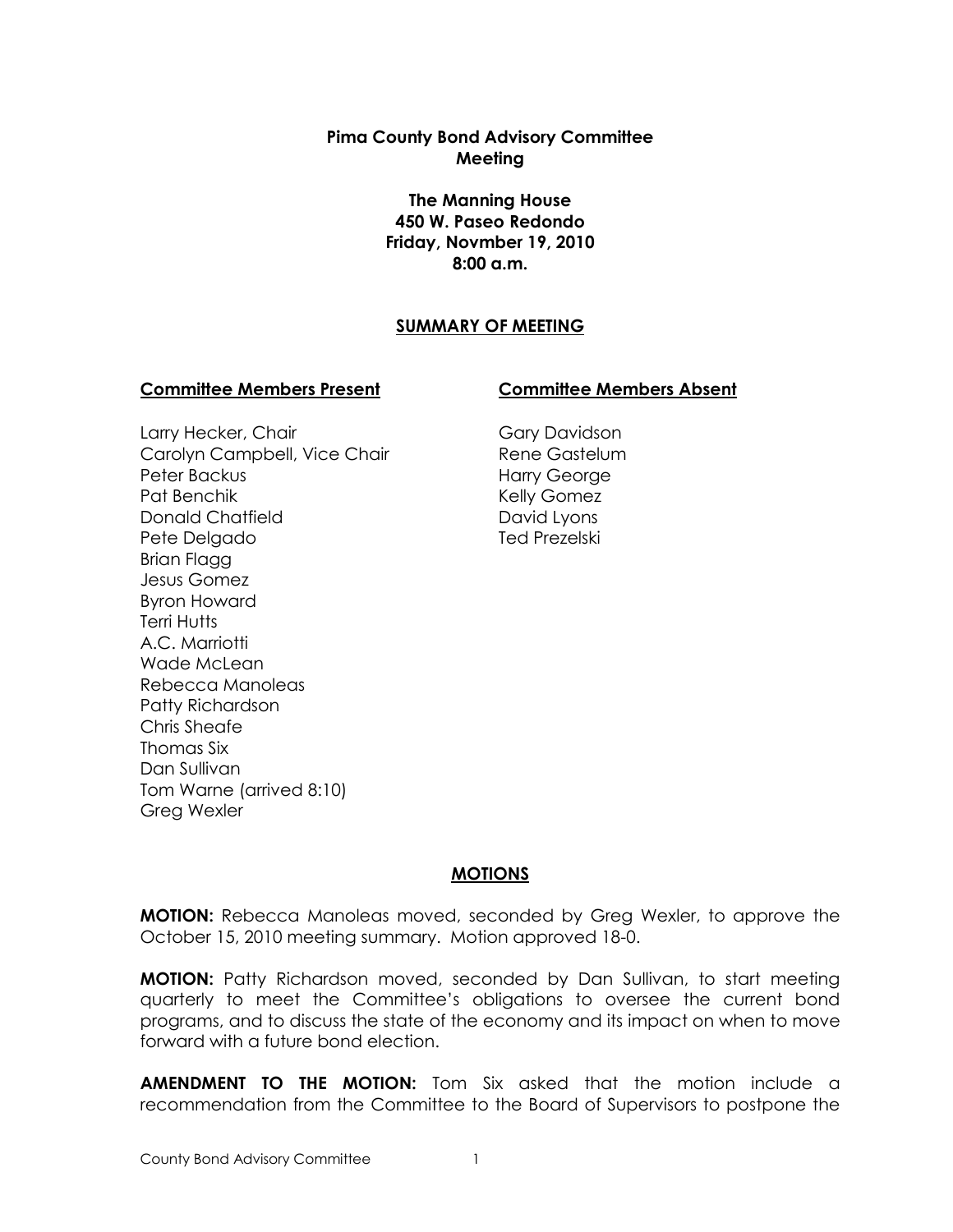2011 bond election. Patty Richardson and Dan Sullivan agreed with the amendment to the original motion. Motion approved 19-0.

**MOTION:** Tom Warne moved, seconded by Tom Six, that the Committee review proposed legislation or legislative actions that would affect the ability of the County to pay off debt associated with the sale of bonds. Motion approved 19-0.

**MOTION:** Chris Sheafe moved, seconded by Peter Backus, to tentatively approve \$5 million for PR231 Arizona Velodrome Bicycle Center. Motion approved 19-0.

**MOTION:** Tom Warne moved, seconded by Pat Benchik, to locate the Velodrome at the Kino campus, and if the location were to change, the proposal for another location would come back before the Bond Advisory Committee for approval. Motion approved 10-9.

**MOTION:** Tom Warne moved, seconded by Pat Benchik, to create a subcommittee to explore financial options for the Velodrome including the use of bond funds to pay back debt incurred to build the facility. Motion approved 19-0.

**MOTION:** Carolyn Campbell moved, seconded by Chris Sheafe, to tentatively approve \$15 million for PR34 City of Tucson Trails, Urban Pathways, and River Parks. Motion approved 19-0.

**MOTION:** Dan Sullivan moved, seconded by Greg Wexler, to accept Mr. Huckelberry's offer to provide written recommendations on the remaining 50 or so projects, and defer consideration of these projects until the next meeting. Motion approved 19-0.

# **MEETING SUMMARY**

1. Welcome

Meeting began at 8:05 a.m. with a quorum.

2. Approval of the October 15, 2010 Meeting Summary

**MOTION:** Rebecca Manoleas moved, seconded by Greg Wexler, to approve the October 15, 2010 meeting summary. Motion approved 18-0.

- 3. Committee Deliberation Regarding 2011 Bond Election Planning
	- A. Discussion and possible action on whether to continue planning for a 2011 bond election or defer until 2012

Mr. Huckelberry summarized the memorandum he provided to the Committee prior to the meeting, which included a recommendation to postpone the 2011 bond election due to continuing concerns regarding the economy and a general lack of support by voters for revenue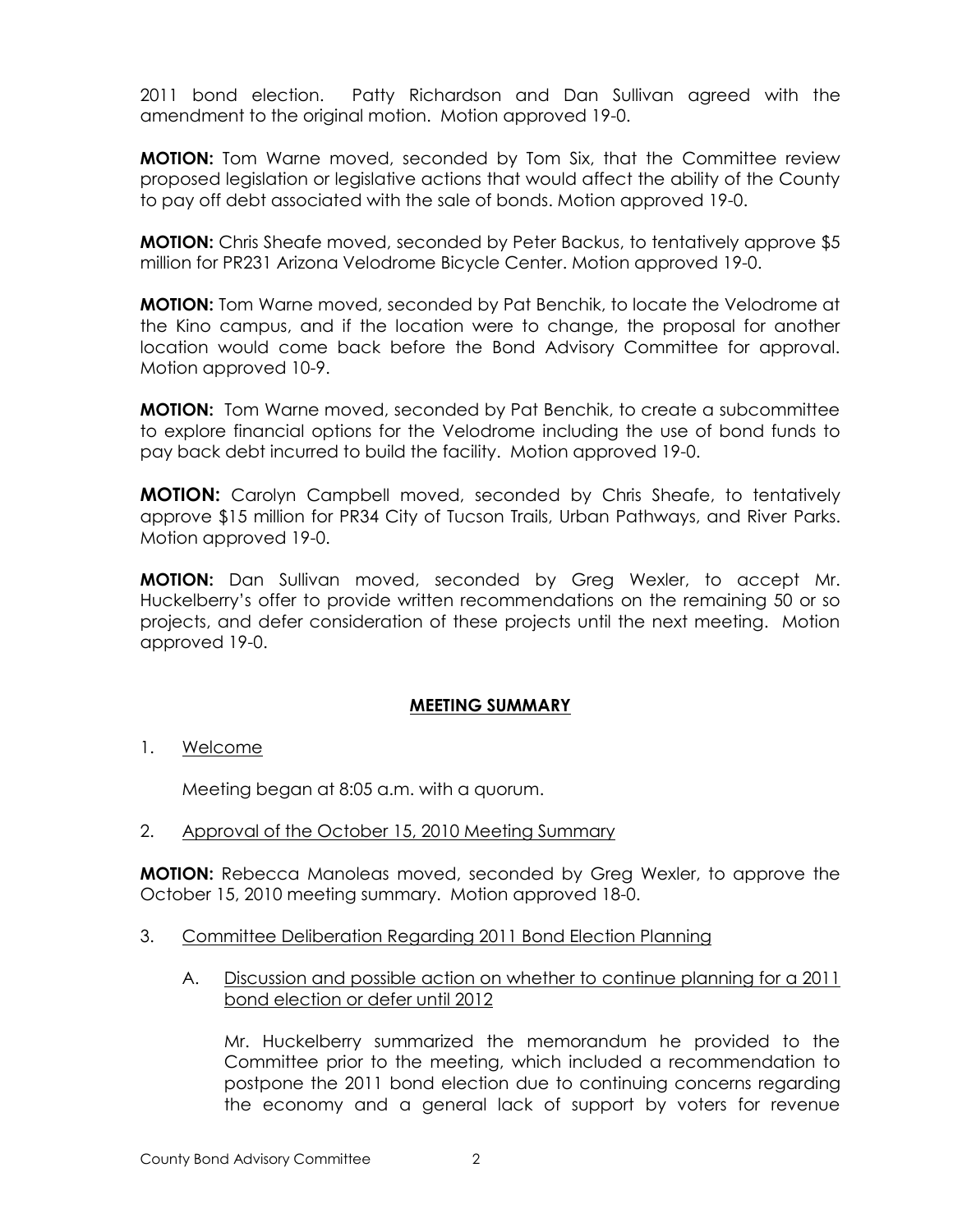increasing measures. Mr. Huckelberry asked that the committee continue to refine the list of projects for a future bond election, though meeting as frequently would no longer be necessary, and to remain flexible as new projects may be proposed and existing projects may need to be amended.

The discussion amongst the Committee and Mr. Huckelberry included the following:

- Need for jobs
- $\bullet$ Possible legislation at the State level that may hurt the Tucson economy
- Likelihood that the State will continue to shift costs to counties
- Request for State Senate and House leadership to address the **Committee**
- No change anticipated in the County's bond rating
- County's budget remains relatively stable
- Possible legislation at the State level that would decrease commercial  $\bullet$ property tax rates, thus increasing the burden on residential tax payers. The Committee requested updates on this and other legislation that may impact the County's bonding capacity.
- Mr. Huckelberry estimated that the cost to hold these Committee meetings was approximately \$5,000 a meeting, including staff time to prepare and attend, cost to distribute materials, and meeting room costs.

**MOTION:** Patty Richardson moved, seconded by Dan Sullivan, to start meeting quarterly to meet the Committee's obligations to oversee the current bond programs, and to discuss the state of the economy and its impact on when to move forward with a future bond election.

**AMENDMENT TO THE MOTION:** Tom Six asked that the motion include a recommendation from the Committee to the Board of Supervisors to postpone the 2011 bond election. Patty Richardson and Dan Sullivan agreed with the amendment to the original motion.

Tom Warne suggested that quarterly meetings would also enable the Committee to stay aware of legislative proposals and actions.

Vice-Chair Campbell stated that she felt the Committee should continue to work through the project list so as to not leave proposed projects in limbo.

There was discussion of holding the next meeting in either late February or early March to combine the oversight of current bond programs with updates on legislative activities/proposals, and economic indicators.

#### **Motion approved 19-0.**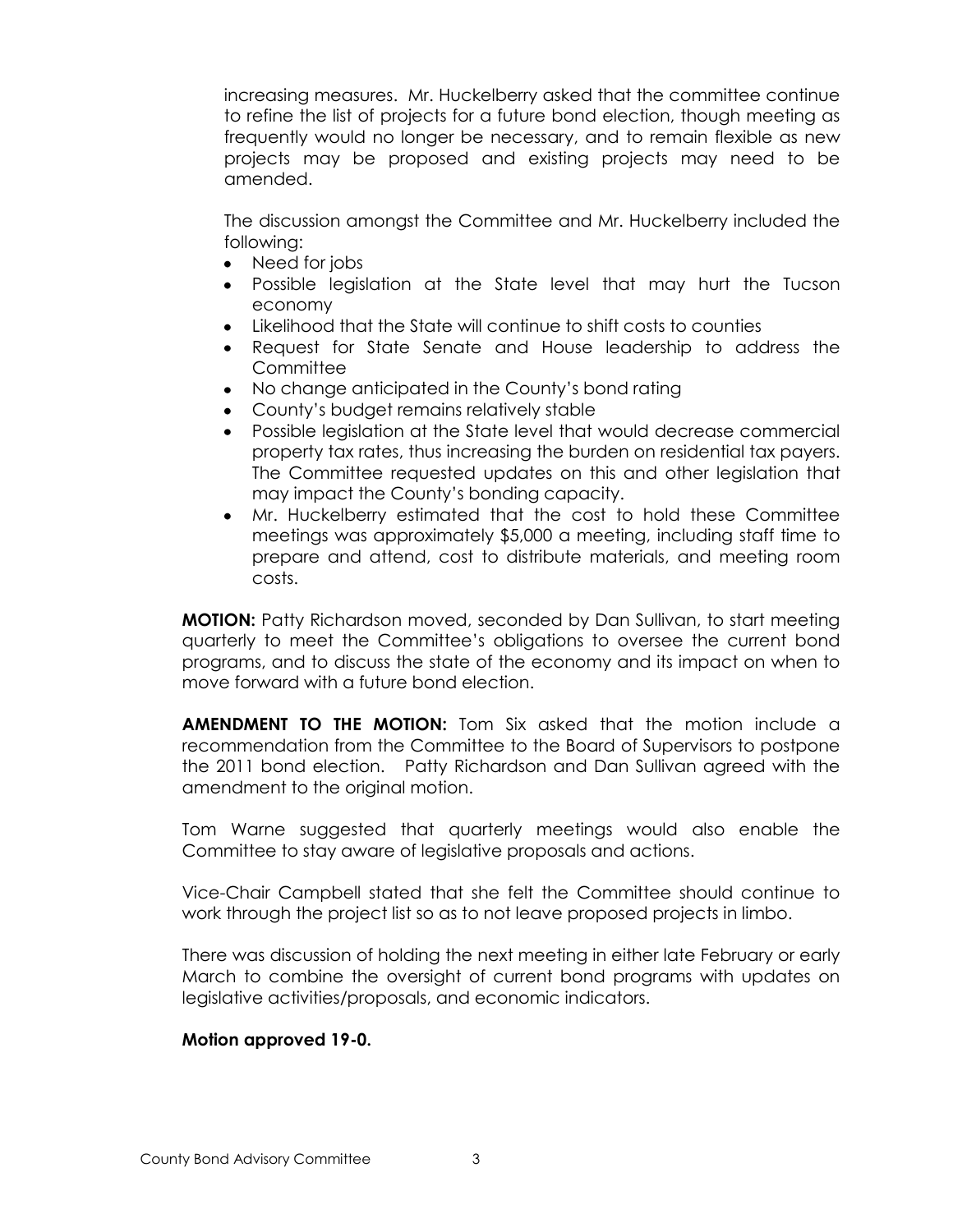**MOTION:** Tom Warne moved, seconded by Tom Six, that the Committee review proposed legislation or legislative actions that would affect the ability of the County to pay off debt associated with the sale of bonds.

Byron Howard stated that Mr. Huckelberry and Chairman Hecker should have the latitude to act in a timely manner if need be.

Chris Sheafe reported that there was an effort at the State legislature to craft a jobs bill involving the correctional system, education system, and other important aspects, and that it appears to be a well coordinated, non-political effort. Tom Warne agreed the Committee should stick to the facts.

### **Motion approved 19-0.**

Mr. Huckelberry reported that the psychiatric and crisis recovery center buildings at the Kino Health Campus, should be complete by mid 2011. In addition, he anticipates being able to construct at least the shell of the Joint Courts facility downtown prior to a 2012 bond election.

### B. PR231 Arizona Velodrome Bicycle Center

The Committee tentatively approved \$3.5 million, out of the full request for \$5 million, for the Velodrome project on April 16, 2010. On May 21, 2010, the Committee suggested that proponents for the projects present more details to the committee including concept designs, and consider funding the entire \$5 million out of bonds. At the November 19, 2010 meeting, Richard DeBernardis, president of Perimeter Bicycling, along with Curtis Gunn, 2005 winner of El Tour de Tucson, Sheila Foracre, Education and Youth Director, Jay Guyot, a proponent for the project, and Don Melhado, Representative of USA Cycling, presented various aspects and benefits of the Velodrome project. Mr. DeBernardis also explained that the proponents had considered several locations in and around Tucson, and have settled on two: Kino Sports Park and downtown Tucson. However, after multiple discussions with the Rio Nuevo Board, nothing came about regarding the downtown location. Therefore, currently, Kino Sports Park was their top location. Benefits of the Kino location include an association with UMC and orthopedic planned improvements to the Kino health campus. Mr. DeBernardis also reminded the Committee that they have secured a commitment for operating funds from the Zimmerman Foundation, as well as training funds from the County's Bicycle Coordinator's office.

Discussion with the Committee included:

- Whether community fundraising would provide the necessary funding sooner
- Mr. Huckelberry stated that yes the site at Kino campus was available.
- Naming rights could be worth at least \$1 million. The County does not have a consistent policy with regard to naming rights. Mr. Huckelberry suggested that the funds received for the naming rights should be put to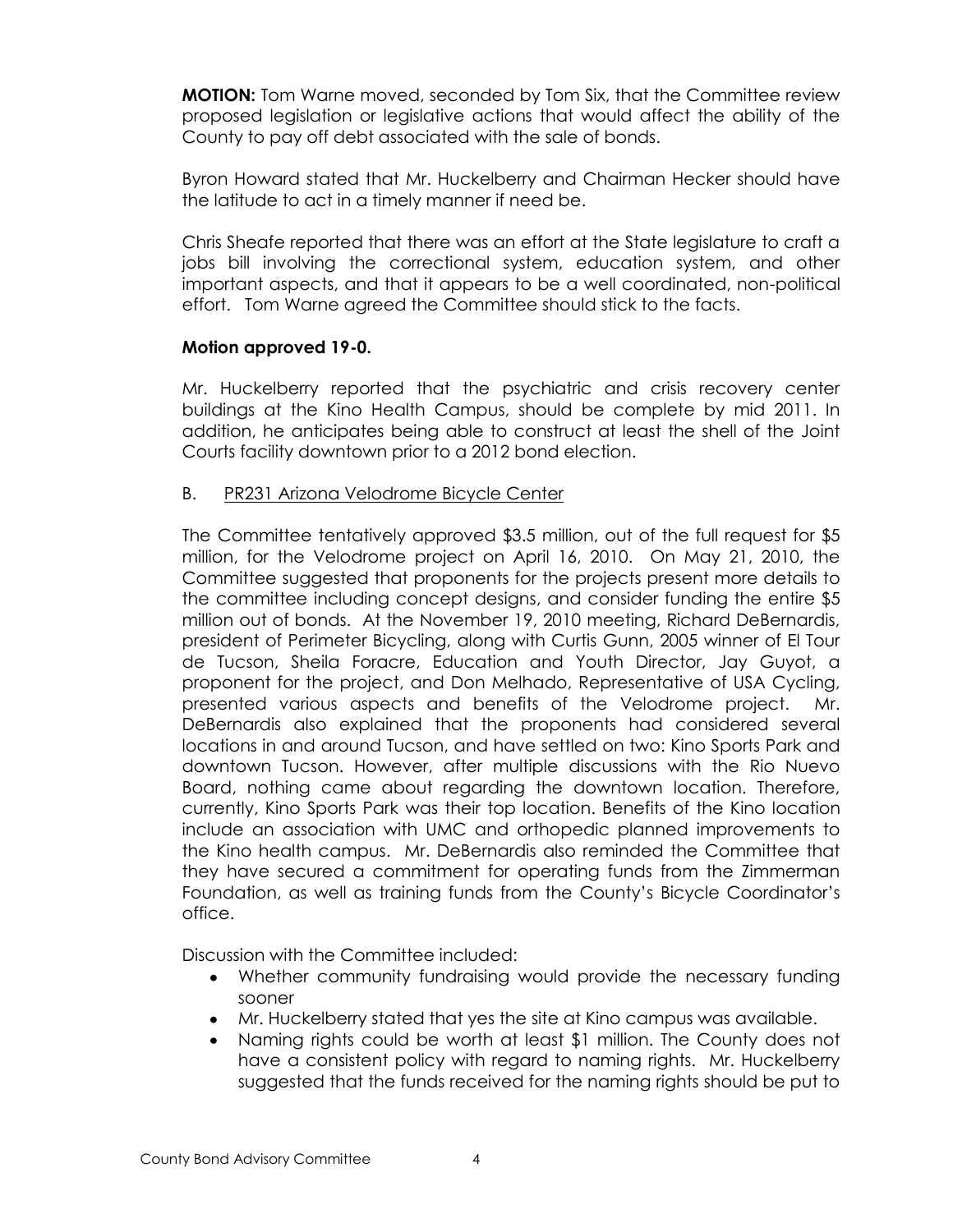a public benefit, either additional capital improvements for public facilities or scholarships as discussed for the indoor basketball facility.

- Difference between Rio Nuevo Board and City Council
- County would own the facility and lease it to Perimeter Bicycling.

**MOTION:** Chris Sheafe moved, seconded by Peter Backus, to tentatively approve \$5 million for PR231 Arizona Velodrome Bicycle Center.

Mr. Dan Eckstrom spoke in support of locating the Velodrome at the Kino campus, and spoke highly of the work done by Mr. DeBernardis.

### **Motion approved 19-0.**

**MOTION:** Tom Warne moved, seconded by Pat Benchik, to locate the Velodrome at the Kino campus, and if the location were to change, the proposal for another location would come back before the Bond Advisory Committee for approval.

There was discussion on whether it was too early to approve a location or whether approving a location would help with fundraising.

### **Motion approved 10-9.**

Peter Backus asked if a private funder were to advance the \$5 million to build the velodrome in the short term, could bond funding then be used to re-pay the private funder? Mr. Huckelberry responded that it may be possible through some type of lease-purchase agreement, but that our bond lawyers would have to take a close look at such a proposal, and that it may be too easily challenged. There was discussion of forming a subcommittee to explore alternative financing options to get the Velodrome built soon while the momentum is still going.

**MOTION:** Tom Warne moved, seconded by Pat Benchik, to create a subcommittee to explore financial options for the Velodrome including the use of bond funds to pay back debt incurred to build the facility. Motion approved 19-0.

# C. PR34 City of Tucson Trails, Urban Pathways, and River Parks

At the last Committee meeting, the Committee considered a proposal to fund this project at \$4 million. The Committee directed staff to revise the proposal to fund it at \$15 million, and include more specifics including a segment to serve South Tucson. Julie Parizek, City of Tucson, presented the results, which included the addition of the El Paso Southwestern Greenway through South Tucson. The total cost to complete the 5 greenways (Arroyo Chico, Arcadia, Alamo, Atturbury, and El Paso) is estimated at \$52 million. The City is asking for \$15 million towards this total cost. It was noted that the numbers on the map provided did not reflect priorities.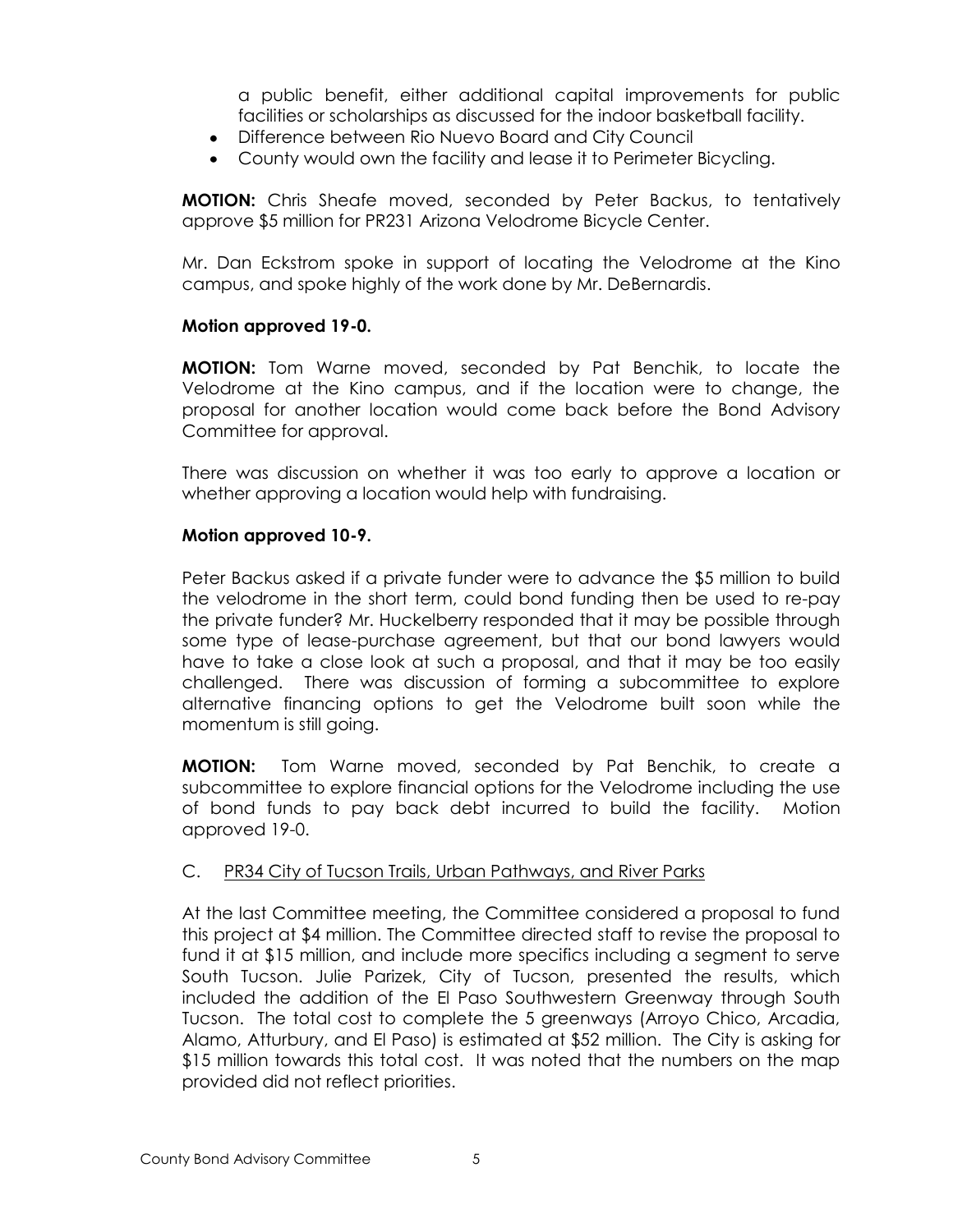**MOTION:** Carolyn Campbell moved, seconded by Chris Sheafe, to tentatively approve \$15 million for PR34 City of Tucson Trails, Urban Pathways, and River Parks. Motion approved 19-0.

# D. PR280 School District Partnerships

Mr. Huckelberry reported that the County had recently surveyed school districts regarding this potential program, and had received differing responses. There are two issues in particular that need more discussion: (1) how will public ues versus use by the schools be divided, and (2) how will maintenance responsibilities be divided. We need reach agreement on uniform standards that clearly state division of use and division of maintenance responsibilities, and that are substantially consistent across the region. We need a little more time to communicate with the school districts.

## E. Deliberation on remaining projects – majority fall in Group 3 – Subcategory B (projects not recommended by County Administrator)

Mr. Huckelberry recommended the Committee defer action on these 50 or so projects, and that he take another look at these projects and provide written recommendations to the Committee.

**MOTION:** Dan Sullivan moved, seconded by Greg Wexler, to accept Mr. Huckelberry's offer to provide written recommendations on the remaining 50 or so projects, and defer consideration of these projects until the next meeting. Motion approved 18-0.

A question was asked about whether Mr. Huckelberry would accept assistance in reviewing the 50 or so projects, to which he replied yes.

Chairman Hecker asked whether the County would be willing to pursue legislation to enable the County to hold bond election in the month of May again. Mr. Huckelberry stated that yes the County could pursue legislation to allow twice a year bond elections.

# 4. Future Agenda Items and Next Meetings

December 17, 2010 meeting canceled.

The next meeting will be scheduled for the end of February or beginning of March.

Agenda items to include:

- Semi-annual update on 1997, 2004, and 2006 bond programs
- Amendments to bond programs if necessary
- Update on economic indicators
- Update on State legislative actions and proposals impacting current or future bond programs